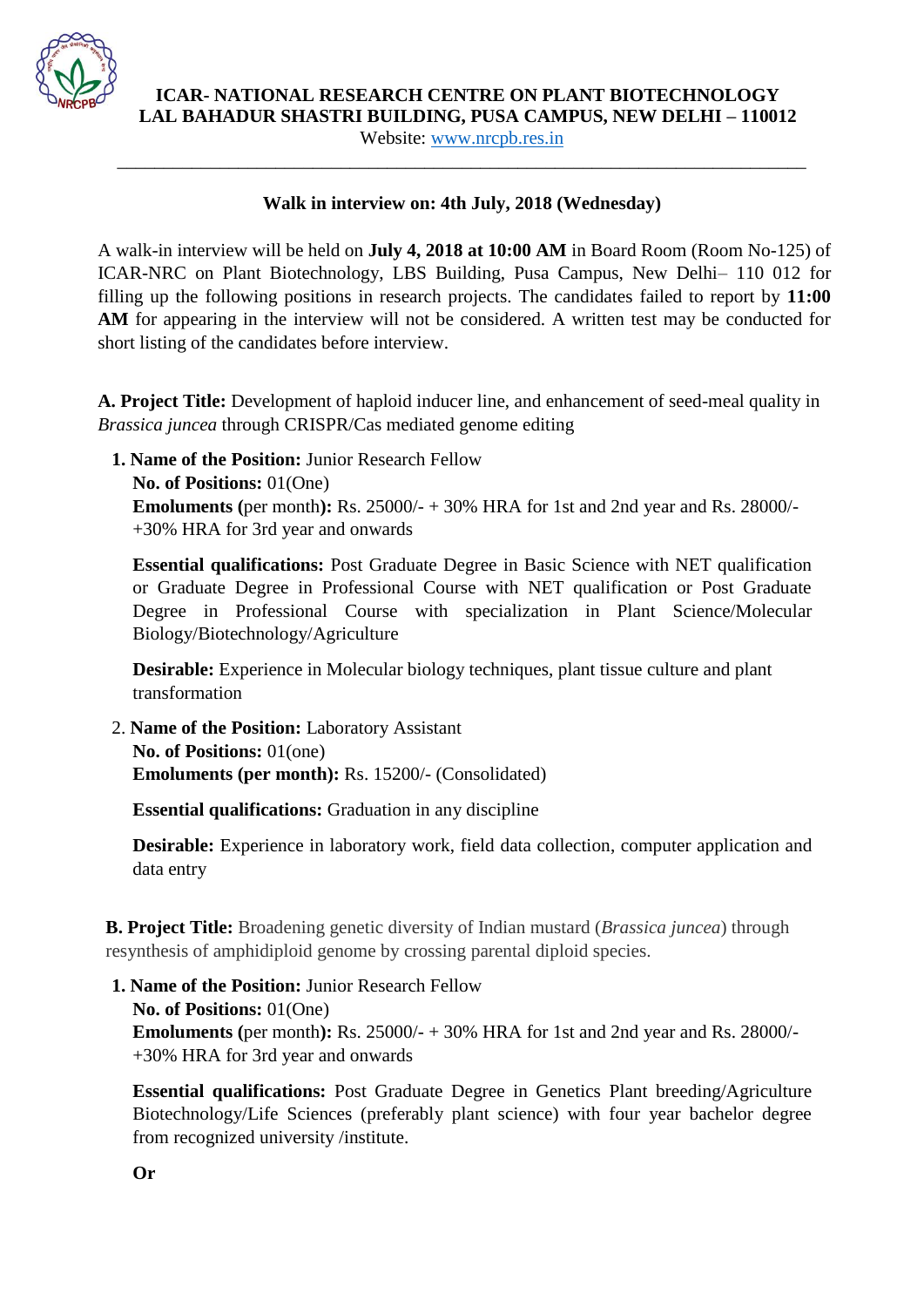

Post Graduate Degree in Genetics Plant breeding/Agriculture Biotechnology/Life Sciences (preferably plant science) with three year bachelor degree then compulsory to have NET or PhD in the respective subjects from recognized university /institute.

**Desirable:** Experience in genetics and plant breeding/Molecular biology techniques and plant tissue culture

**C. Project Title:** Functional genomics of *Alternaria* blight tolerance in *Brassica*

## **No. of Positions:** 1-2 Depending on merit and candidature, the candidate will be appointed in any of the following categories of position.

**1. Research Associate Emoluments (**per month**):** Rs. 40000/- + 30% HRA

**Essential qualifications:** Ph.D in Genetics Plant breeding/Agriculture Biotechnology/Molecular Biology amd Biotechnology/Life Sciences (preferably plant science) with two years hands on experience.

**Desirable:** Experience in genetics and plant breeding/Molecular biology techniques/bioinformatics/ Transcriptome analysis

## **2. Junior Research Fellow**

**Emoluments (per month):** Rs. 25000/- + 30% HRA for 1st and 2nd year and Rs. 28000/-+30% HRA for 3rd year and onwards

**Essential qualifications:** Post Graduate Degree in Basic Science with NET qualification or Graduate Degree in Professional Course with NET qualification or Post Graduate Degree in Professional Course with specialization in Plant Molecular Biology/Biotechnology/Agriculture

**Desirable:** Experience in Molecular biology techniques, plant tissue culture and plant transformation

#### 3. **Young Professional-II**

**No. of Positions:** 01(One)

**Emoluments (**per month**):** Rs 25000/- consolidated/month

**Essential qualifications:** Post Graduate Degree in Molecular Biology Biotechnology/ Genetics Plant breeding/Agriculture/Life Sciences (preferably plant science)/ any branch of Plant science.

**Age limit:** Maximum age is 35 years for all the positions will be considered with relaxation of age limit for SC/ST/OBC/woman candidates as per Govt. of India guidelines.

# **General terms and conditions :**

1. The positions are purely temporary, on a contractual basis and initially offered for one year or till project duration whichever is earlier. However, the positions can be terminated with one month notice owing to any change in circumstances.

2. Relaxation in age limit for SC/ST/OBC candidate as per Government of India rules.

4. The candidates must bring four copies of biodata (strictly in the format attached/given below) along with original certificates and self-attested photocopies of each of the documents/ certificates and one recent passport size photograph.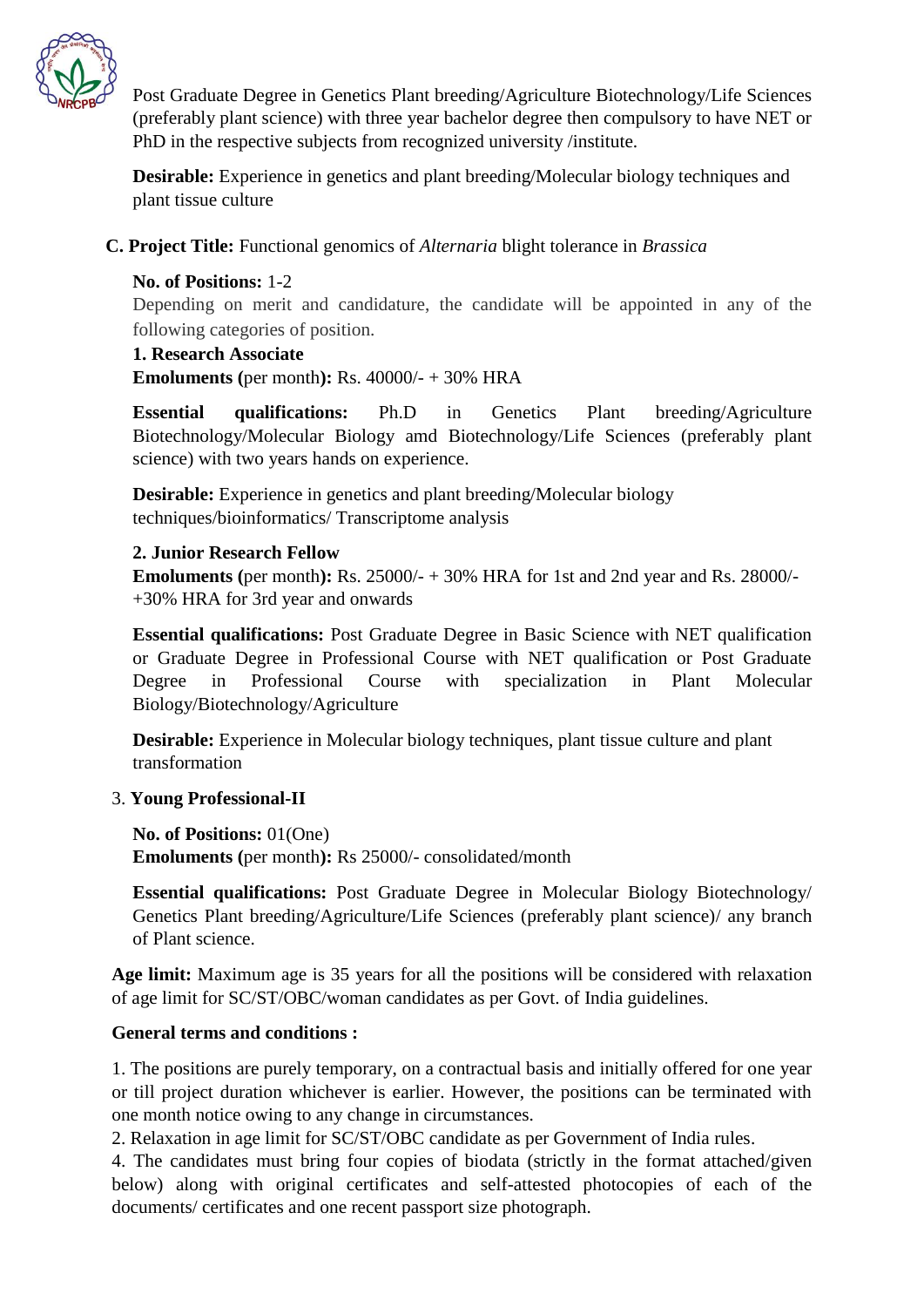

 $\frac{3}{5}$ . No TA/DA would be given for appearing in the interview.

6. Only candidates having essential qualifications would be considered for the interview.

7. Persons already in employment should bring "No Objection Certificate" from their present employer.

8. The decision of the Project Director of the Institute will be final and binding in all aspects.

9. The person employed will have no right to claim employment or engagement in ICAR at the end of the contract period.

10. In case of any disputes, it will be resolved within the jurisdiction of New Delhi Court only.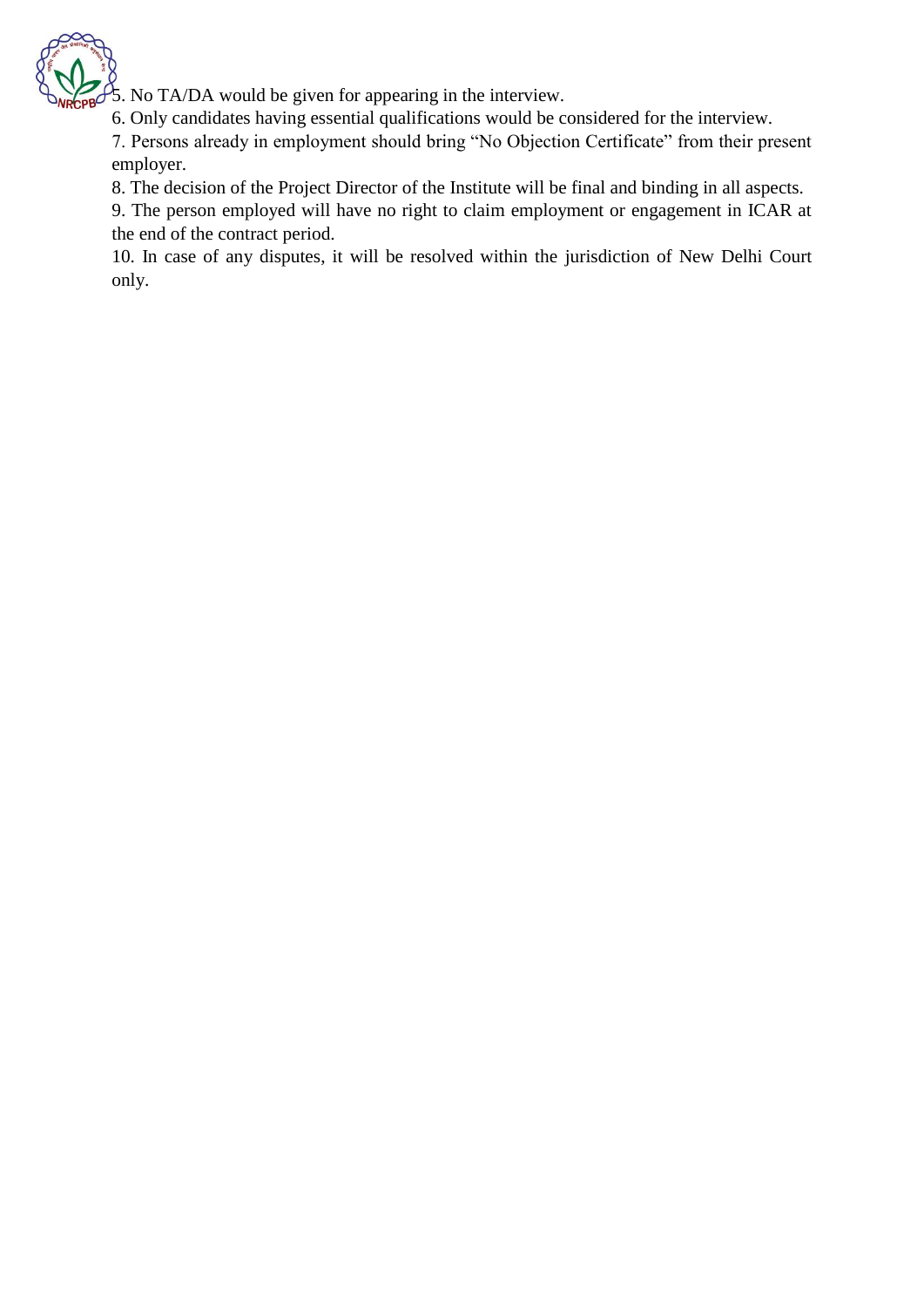

#### **Application/proforma for JRF/Lab assistant/YP II/RA Positions (Fill in CAPITAL Letters ONLY)**

[Photograph]

- **1. Name:**
- **2. Father's name:**
- **3. Date of Birth:**
- **4. Address for correspondence:**
- **5. E-mail & Mobile No:**
- **6. Category: SC/ST/OBC/General (for age relaxation, provide certificate)**

## **7. Positions applying for:**

**1.**................................................**2.**...............................................**3.**..............................................

## **8. Educational qualifications**

| Degree  | Board/University | Subject | Year | Marks obtained (%) |
|---------|------------------|---------|------|--------------------|
| 10th    |                  |         |      |                    |
| 12th    |                  |         |      |                    |
| B.Sc.   |                  |         |      |                    |
| M.Sc.   |                  |         |      |                    |
| M.Phil. |                  |         |      |                    |
| Ph. D.  |                  |         |      |                    |

# **9. Research Experience (Experience certificate from the previous employer)**

| S.<br>N <sub>0</sub> | <b>Position</b><br>held | <b>Employer</b> | <b>Period</b><br>(from) | <b>Period</b><br>(to) | <b>Total</b><br>experience |
|----------------------|-------------------------|-----------------|-------------------------|-----------------------|----------------------------|
|                      |                         |                 |                         |                       |                            |
|                      |                         |                 |                         |                       |                            |